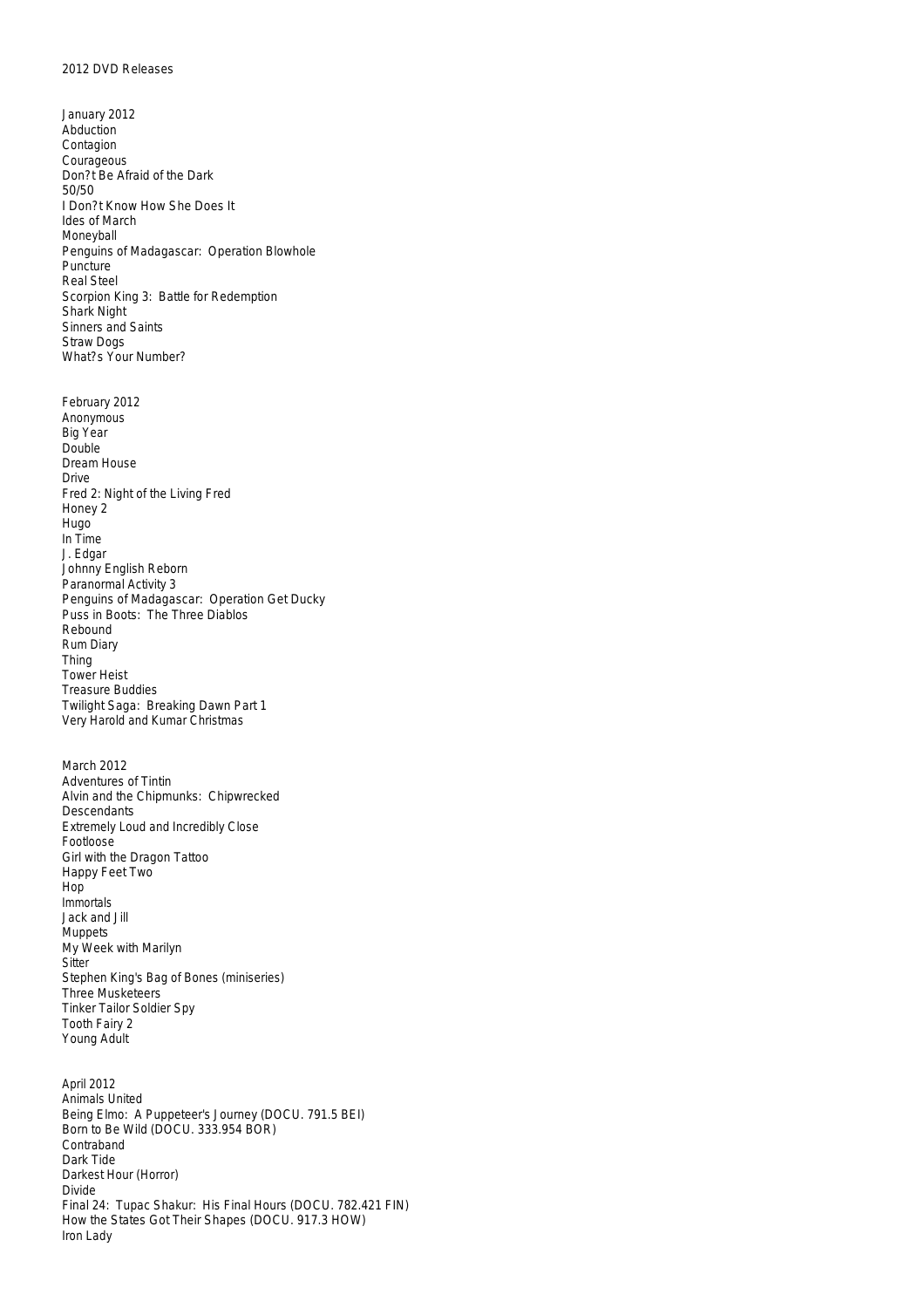Mission: Impossible Ghost Protocol 7 Below (Horror) States (973 STA) Templar Code (DOCU. 271.29 TEM) War Horse We Bought a Zoo

May 2012 Albert Nobbs Amazing Earth Collection (910 AMA) Ancient Aliens: Season One (DOCU. 001.942 ANC) Brain Games (DOCU. 612.82 BRA) Chasing Madoff (DOCU. 364.163 CHA) **Chronicle** Dad?s in Heaven with Nixon (DOCU. 704.0874 DAD) Facing Extinction: Christians in Iraq (DOCU. 272.9 FAC) Flicka: Country Pride Grey Haywire Heritage of British Monarchy: A Chronicle of History, Romance, and Scandals (DOCU.354.4103 HER) Joyful Noise Louder Than a Bomb (DOCU. 808.5 LOU) Man Nobody Knew (DOCU. 327.1273 MAN) Measuring Success in Treatment for Autism (DOCU. 616.85 MEA) Miss Representation (DOCU. 302.23 MIS) Moguls and Movie Stars: A History of Hollywood (DOCU. 791.43 MOG) Morning Light (DOCU. 797.14 MOR) Mother's Courage: Talking Back to Autism (DOCU. 618.9289 MOT) My Vietnam, Your Iraq (DOCU. 959.704 MYV) Neighbors (812.54 NEI) New Year's Eve One for the Money One Lucky Elephant (DOCU. 599.67 ONE) Red Tails Secret World of Arrietty Serving Life (DOCU. 365.667 SER) Sir Arthur Conan Doyle: The Real Sherlock Holmes (823.8 SIR) Suze Orman?s Money Class (DOCU. 332.024 SUZ) This Means War Underworld: Awakening Vow W.E. Waging a Living (DOCU. 305.569 WAG) What Are Dreams? (DOCU. 154.63 WHA) Wings Over Grand Canyon (917.9132 WIN) Woman in Black June 2012 [Tyler Perry?s] Good Deeds??? ??? Act of Valor America?s Most Haunted Places (DOCU. 133.1 AME) American Teacher (344.078 AME) Aunt Bam?s Place??? ??? Battle for Haiti (DOCU. 972.94 BAT) Big Miracle Crime after Crime (345.3656 CRI) ?galit? for All: Toussaint Louverture and the Haitian Revolution (DOCU. 972.94 EGA) Ghost Rider: Spirit of Vengeance??? ??? How to Die in Oregon (DOCU. 179.7 HOW) In the Garden of Sounds (615.83 INT) John Carter Journey 2: The Mysterious Island Kassim: The Dream (796.8309 KAS) Last Lions (599.757 LAS) Little Bit of Heaven??? ??? Machine Gun Preacher Project X Safe House Seeking Justice Seven Days in Haiti (207.2092 SEV) Sherlock Holmes: A Game of Shadows??? ??? Sing your Song (782.451 SIN) Tapping Solution (616.89 TAP) Thin Ice? Under the Boardwalk: The Monopoly Story (794 UND) **Wanderlust**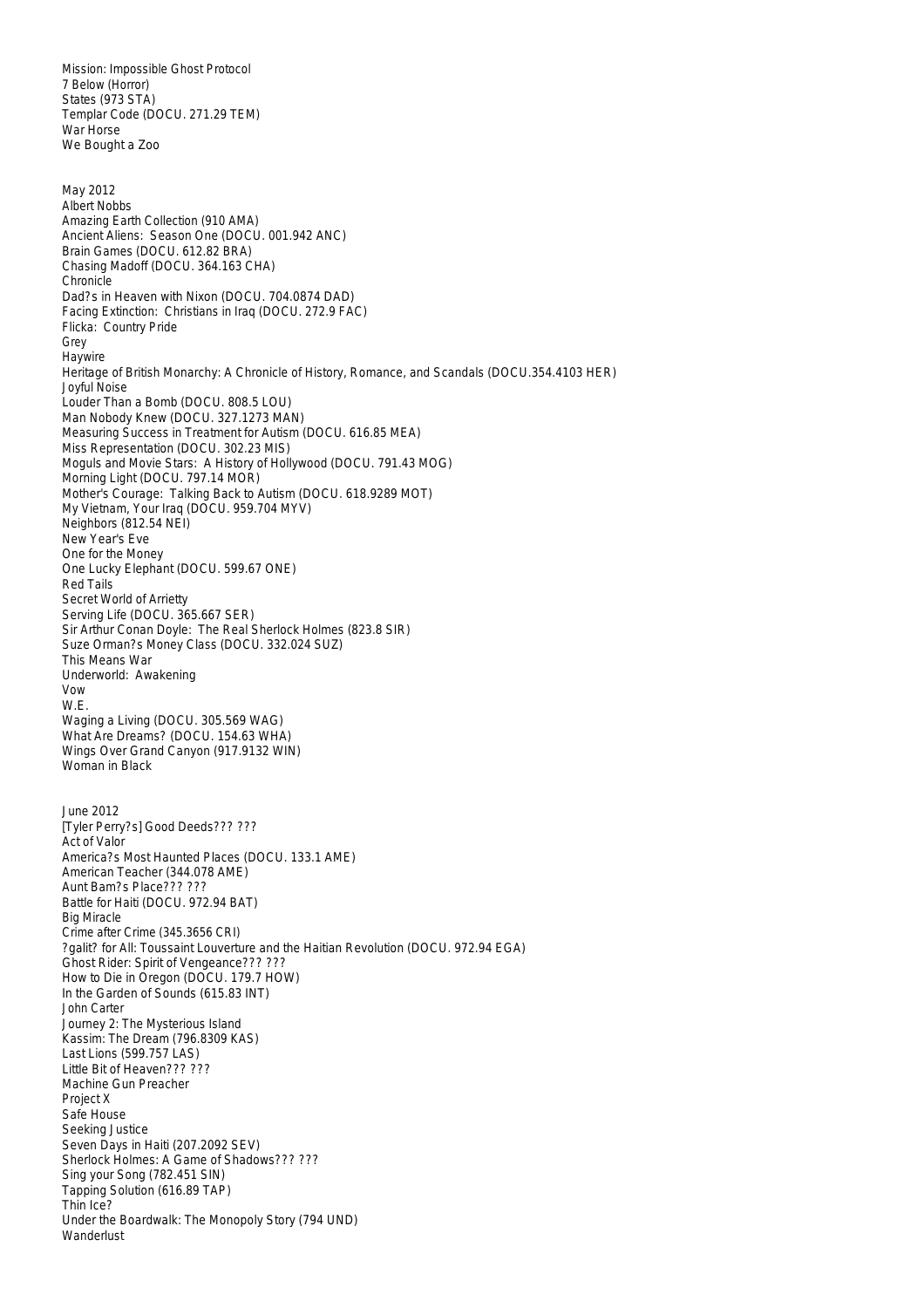July 2012 American Girl: McKenna Shoots for the Stars American Reunion Casa de mi Padre Consider the Conversation (DOCU. 306.9 CON) Dirt! the Movie (631.49 DIR) Friends with Kids Get the Gringo **Hunter** I Am (170.44 IAM) Lockout Note III Salmon Fishing in the Yemen See What I'm Saying (DOCU. 362.42 SEE) Silent House Tapped (DOCU. 338.47663 TAP) Three Stooges Treasure Island Whitney Houston: The Greatest Love of All (920 WHI) August 2012 9500 Liberty (DOCU. 364.1 NIN) Amish: How They Survive (DOCU. 289.73 AMI) Battleship Bernie Calling: Seven Lives. Four Faiths. One Call (DOCU. 248.8 CAL) Darling Companion Dictator First Ladies (973.099 FIR) Hatfields & McCoys Heroes of Iwo Jima (DOCU. 940.54 HER) Hunger Games Jock the Hero Dog Life Happens Lucky One MLK: A Call to Conscience (DOCU. 323.092 MLK) Not in Our Town: Light in the Darkness (DOCU. 364.15 NOT) One in the Chamber Patagonia Rising (DOCU. 982.7 PAT) Racing Dreams: Coming of Age in a Fast World (DOCU. 796.7 RAC) Reconciliation: Mandela?s Miracle (DOCU. 324.268 REC) Science of Healing with Dr. Esther Sternberg (DOCU. 616.08 SCI) Scouting for Adventure (369.43 SCO) Seeing, Searching, Being: Three Films by Ken Burns (DOCU. 191.092 SEE) Six Characters in Search of an Author (812 54 SIX) Solartaxi: Around the World with the Sun (DOCU. 629.22 SOL) Ten9Eight: Shoot for the Moon (DOCU. 658.1 TEN) Think like A Man Tragedy of Bataan (DOCU. 940.54 TRA) Tree Safari: The Koa Connection (DOCU. 731.4 TRE) We the Party Worse Than War (DOCU. 364.15 WOR)

September 2012 Avengers Best Exotic Marigold Hotel Beverly Hills Chihuahua 3 Five-Year Engagement Herbal Remedies from your Garden Journey to Shark Eden October Baby Rise & Shine: The Jay DeMerit Story Safe Samaritan Saving the Ocean. Shark Reef and the Sacred Island (DOCU. 333.91 SAV) Shark Week: 25th Anniversary Collection Shrek?s Thrilling Tales Snow White and the Huntsman Touchback What to Expect When You?re Expecting Women Thou Art Loosed on the 7th Day

October 2012